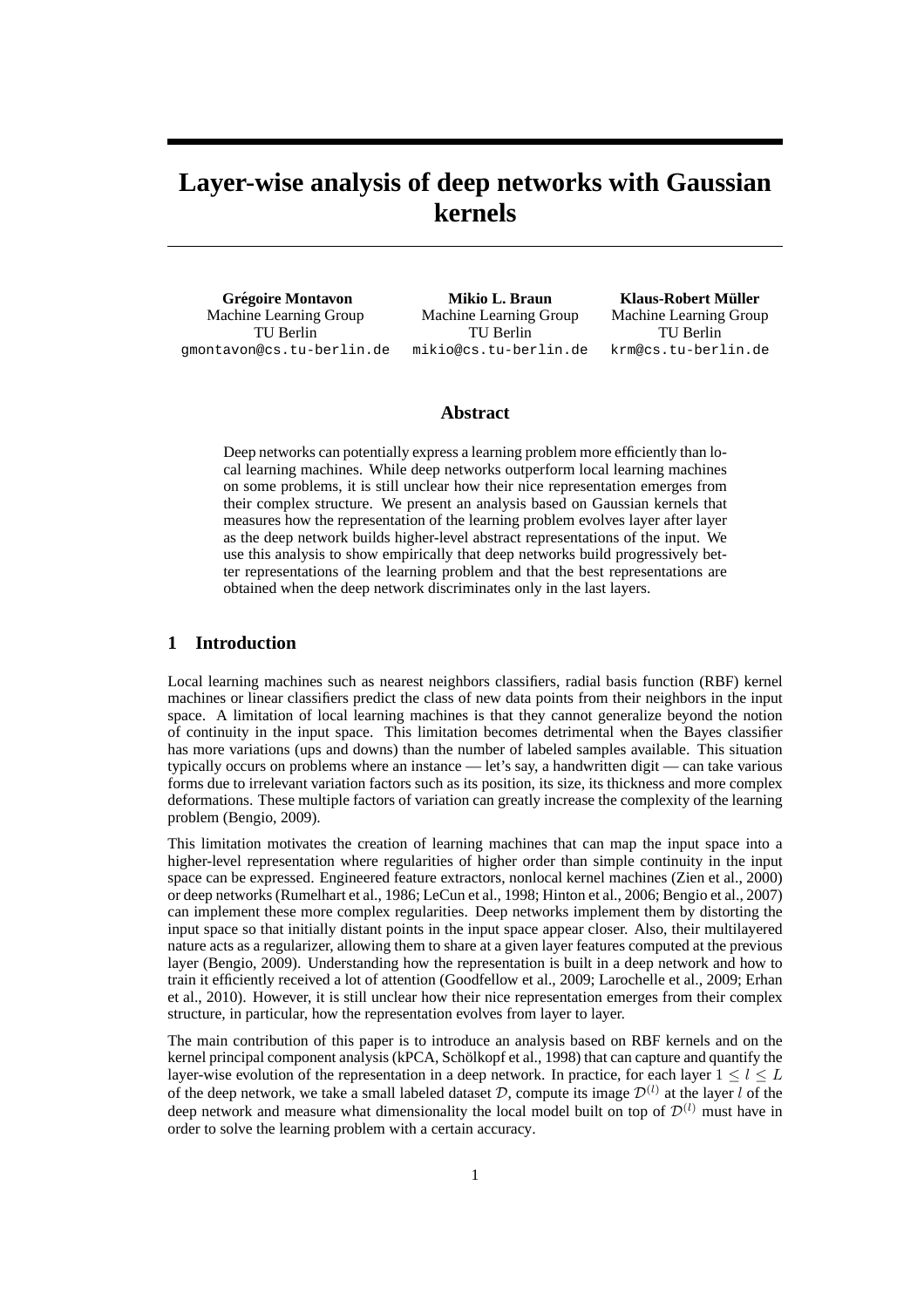

Figure 1: As we move from the input to the output of the deep network, better representations of the learning problem are built. We measure this improvement with the layer-wise RBF analysis presented in Section 2 and Section 3.2. This analysis relates the prediction error  $e(d)$  to the dimensionality d of a local model built at each layer of the deep network. As the data is propagated through the deep network, lower errors are obtained with lower-dimensional local models. The plots on the right illustrate this dynamic where the thick gray arrows indicate the forward path of the deep network and where  $d_o$  is a fixed number of dimensions.

We apply this novel analysis to a multilayer perceptron (MLP), a pretrained multilayer perceptron (PMLP) and a convolutional neural network (CNN). We observe in each case that the error and the dimensionality of the local model decrease as we propagate the dataset through the deep network. This reveals that the deep network improves the representation of the learning problem layer after layer. This progressive layer-wise simplification is illustrated in Figure 1. In addition, we observe that the CNN and the PMLP tend to postpone the discrimination to the last layers, leading to more transferable features and better-generalizing representations than for the simple MLP. This result suggests that the structure of a deep network, by enforcing a separation of concerns between lowlevel generic features and high-level task-specific features, has an important role to play in order to build good representations.

## **2 RBF analysis of a learning problem**

We would like to quantify the complexity of a learning problem  $p(y | x)$  where samples are drawn independently from a probability distribution  $p(x, y)$ . A simple way to do it is to measure how many degrees of freedom (or dimensionality  $d$ ) a local model must have in order to solve the learning problem with a certain error  $e$ . This analysis relates the dimensionality  $d$  of the local model to its prediction error  $e(d)$ .

In practice, there are many ways to define the dimensionality of a model, for example, (1) the number of samples given to the learning machine, (2) the number of required hidden nodes of a neural network (Murata et al., 1994), (3) the number of support vectors of a SVM or (4) the number of leading kPCA components of the input distribution  $p(x)$  used in the model. The last option is chosen for the following two reasons:

First, the kPCA components are added cumulatively to the prediction model as the dimensionality of the model increases, thus offering stability, while in the case of support vector machines, previously chosen support vectors might be dropped in favor of other support vectors in higher-dimensional models.

Second, the leading kPCA components obtained with a finite and typically small number of samples *n* are similar to those that would be obtained in the asymptotic case where  $p(x, y)$  is fully observed  $(n \to \infty)$ . This property is shown by Braun (2006) and Braun et al. (2008) in the case of a single kernel, and by extension, in the case of a finite set of kernels.

This last property is particularly useful since  $p(x, y)$  is unknown and only a finite number of observations are available. The analysis presented here is strongly inspired from the relevant dimensionality estimation (RDE) method of Braun et al. (2008) and is illustrated in Figure 2 for a small two-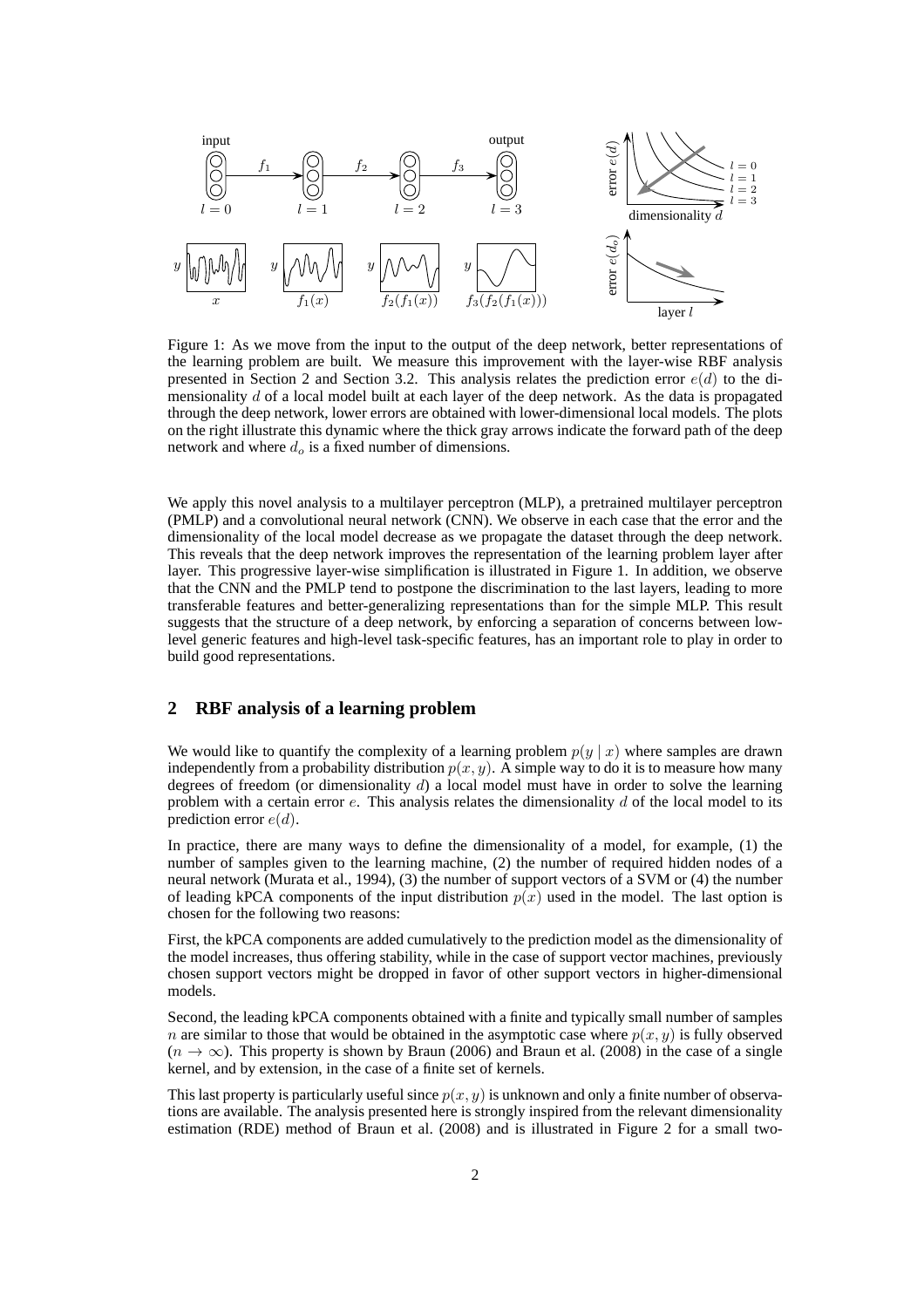

Figure 2: Illustration of the RBF analysis on a toy dataset of 12 samples. As we add more and more leading kPCA components, the model becomes more flexible, creating a better decision boundary. Note that with four leading kPCA components out of the 12 kPCA components, all the samples are already classified perfectly.

dimensional toy example. In the next lines, we present the computation steps required to estimate the error as a function of the dimensionality.

Let  $\{(x_1, y_1), \ldots, (x_n, y_n)\}\$  be a dataset of n points drawn independently from  $p(x, y)$  where  $y_i$  is an indicator vector having value 1 at the index corresponding to the class of  $x_i$  and 0 elsewhere. Let  $X = (x_1, \ldots, x_n)$  and  $\overline{Y} = (y_1, \ldots, y_n)$  be the matrices associated to the inputs and labels of the dataset. We compute the kernel matrix  $K$  associated to the dataset:

$$
[K]_{ij} = k(x_i, x_j) \quad \text{where} \quad k(x, x') = \exp\left(-\frac{\|x - x'\|^2}{2\sigma^2}\right)
$$

.

The kPCA components  $u_1, \ldots, u_n$  are obtained by performing an eigendecomposition of K where eigenvectors  $u_1, \ldots, u_n$  have unit length and eigenvalues  $\lambda_1, \ldots, \lambda_n$  are sorted by decreasing magnitude:

$$
K = (u_1 | \dots | u_n) \cdot \text{diag}(\lambda_1, \dots, \lambda_n) \cdot (u_1 | \dots | u_n)^\top
$$

Let  $\hat{U} = (u_1 | \dots | u_d)$  and  $\hat{\Lambda} = \text{diag}(\lambda_1, \dots, \lambda_d)$  be a d-dimensional approximation of the eigendecomposition. We fit a linear model  $\beta^*$  that maps the projection on the d leading components of the training data to the log-likelihood of the classes

$$
\beta^\star = \mathrm{argmin}_{\beta} || \exp(\hat{U}\hat{U}^\top \beta) - Y ||_F^2
$$

where  $\beta$  is a matrix of same size as Y and where the exponential function is applied element-wise. The predicted class log-probability  $log(\hat{y})$  of a test point  $(x, y)$  is computed as

$$
\log(\hat{y}) = k(x, X)\hat{U}\hat{\Lambda}^{-1}\hat{U}^{\top}\beta^{\star} + C
$$

where  $k(x, X)$  is a matrix of size  $1 \times n$  computing the similarities between the new point and each training point and where  $C$  is a normalization constant. The test error is defined as:

$$
e(d) = \Pr(\operatorname{argmax} \hat{y} \neq \operatorname{argmax} y)
$$

The training and test error can be used as an approximation bound for the asymptotic case  $n \to \infty$ where the data would be projected on the real eigenvectors of the input distribution. In the next sections, the training and test error are depicted respectively as dotted and solid lines in Figure 3 and as the bottom and the top of error bars in Figure 4. For each dimension, the kernel scale parameter  $\sigma$ that minimizes  $e(d)$  is retained, leading to a different kernel for each dimensionality. The rationale for taking a different kernel for each model is that the optimal scale parameter typically shrinks as more leading components of the input distribution are observed.

#### **3 Methodology**

In order to test our two hypotheses (the progressive emergence of good representations in deep networks and the role of the structure for postponing discrimination), we consider three deep networks of interest, namely a convolutional neural network (CNN), a multilayer perceptron (MLP) and a variant of the multilayer perceptron pretrained in an unsupervised fashion with a deep belief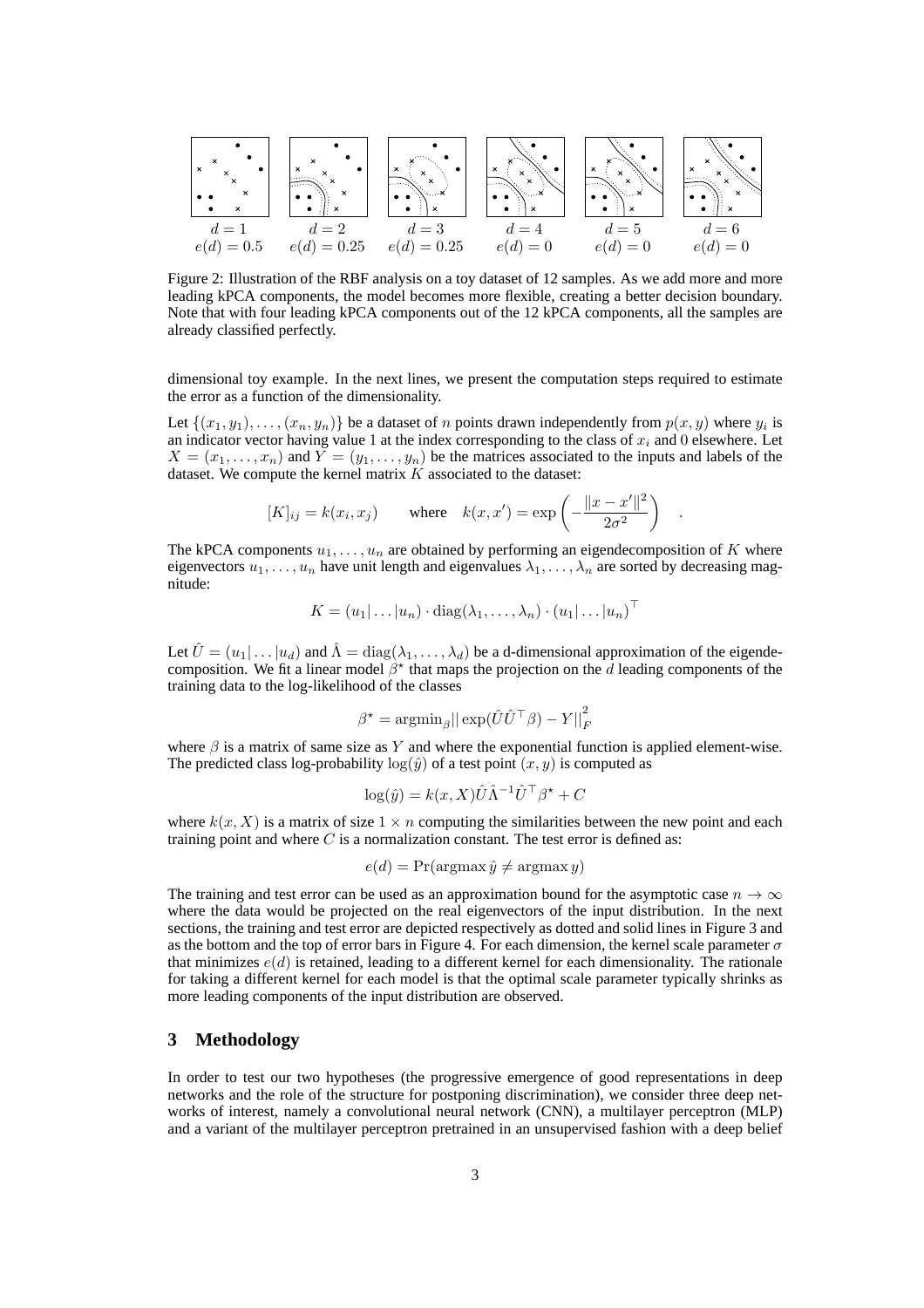network (PMLP). These three deep networks are chosen in order to evaluate how the two types of regularizers implemented respectively by the CNN and the PMLP impact on the evolution of the representation layer after layer. We describe how they are built, how they are trained and how they are analyzed layer-wise with the RBF analysis described in Section 2.

The *multilayer perceptron* (MLP) is a deep network obtained by alternating linear transformations and element-wise nonlinearities. Each layer maps an input vector of size  $m$  into an output vector of size n and consists of (1) a linear transformation linear $_{m\to n}(x) = w \cdot x + b$  where w is a weight matrix of size  $n \times m$  learned from the data and (2) a non-linearity applied element-wise to the output of the linear transformation. Our implementation of the MLP maps two-dimensional images of  $28 \times 28$  pixels into a vector of size 10 (the 10 possible digits) by applying successively the following functions:

> $f_1(x) = \tanh(\text{linear}_{28\times 28\to 784}(x))$  $f_2(x) = \tanh(\text{linear}_{784\to 784}(x))$  $f_3(x) = \tanh(\text{linear}_{784\rightarrow 784}(x))$  $f_4(x) = \text{softmax}(\text{linear}_{784\rightarrow 10}(x))$

The *pretrained multilayer perceptron* (Hinton et al., 2006) that we abbreviate PMLP in this paper is a variant of the MLP where weights are initialized with a deep belief network (DBN, Hinton et al., 2006) using an unsupervised greedy layer-wise pretraining procedure. This particular weight initialization acts as a regularizer, allowing to learn better-generalizing representation of the learning problem than the simple MLP.

The *convolutional neural network* (CNN, LeCun et al., 1998) is a deep network obtained by alternating *convolution filters*  $y = \text{convolve}_{m \to n}^{\alpha \times b}(x)$  transforming a set of m input features maps  ${x_1, \ldots, x_m}$  into a set of n output features maps  ${y_i = \sum_{j=1}^m w_{ij} \star x_j + b_i}$ ,  $i = 1, \ldots, n}$  where the convolution filters  $w_{ij}$  of size  $a \times b$  are learned from data, and *pooling units* subsampling each feature map by a factor two. Our implementation maps images of  $32 \times 32$  pixels into a vector of size 10 (the 10 possible digits) by applying successively the following functions:

> $f_1(x) = \tanh(pool(convolve_{1\to 36}^{5\times 5}(x)))$  $f_2(x) = \tanh(pool(convolve_{36\to 36}^{5\times 5}(x)))$  $f_3(x) = \tanh(\text{linear}_{5 \times 5 \times 36 \to 400}(x))$  $f_4(x) = \text{softmax}(\text{linear}_{400 \to 10}(x))$

The CNN is inspired by the structure of biological visual systems (Hubel and Wiesel, 1962). It combines three ideas into a single architecture: (1) only local connections between neighboring pixels are allowed, (2) the convolution operator applies the same filter over the whole feature map and (3) a pooling mechanism at the top of each convolution filter adds robustness to input distortion. These mechanisms act as a regularizer on images and other types of sequential data, and learn wellgeneralizing models from few data points.

#### **3.1 Training the deep networks**

Each deep network is trained on the MNIST handwriting digit recognition dataset (LeCun et al., 1998). The MNIST dataset consists of predicting the digit  $0 - 9$  from scanned handwritten digits of  $28 \times 28$  pixels. We partition randomly the MNIST training set in three subsets of 45000, 5000 and 10000 samples that are respectively used for training the deep network, selecting the parameters of the deep network and performing the RBF analysis.

We consider three training procedures:

- 1. *No training*: the weights of the deep network are left at their initial value. If the deep network hasn't received unsupervised pretraining, the weights are set randomly according to a normal distribution  $\mathcal{N}(0, \gamma^{-1})$  where  $\gamma$  denotes for a given layer the number of input nodes that are connected to a single output node.
- 2. *Training on an alternate task*: the deep network is trained on a binary classification task that consists of determining whether the digit is original (positive example) or whether it has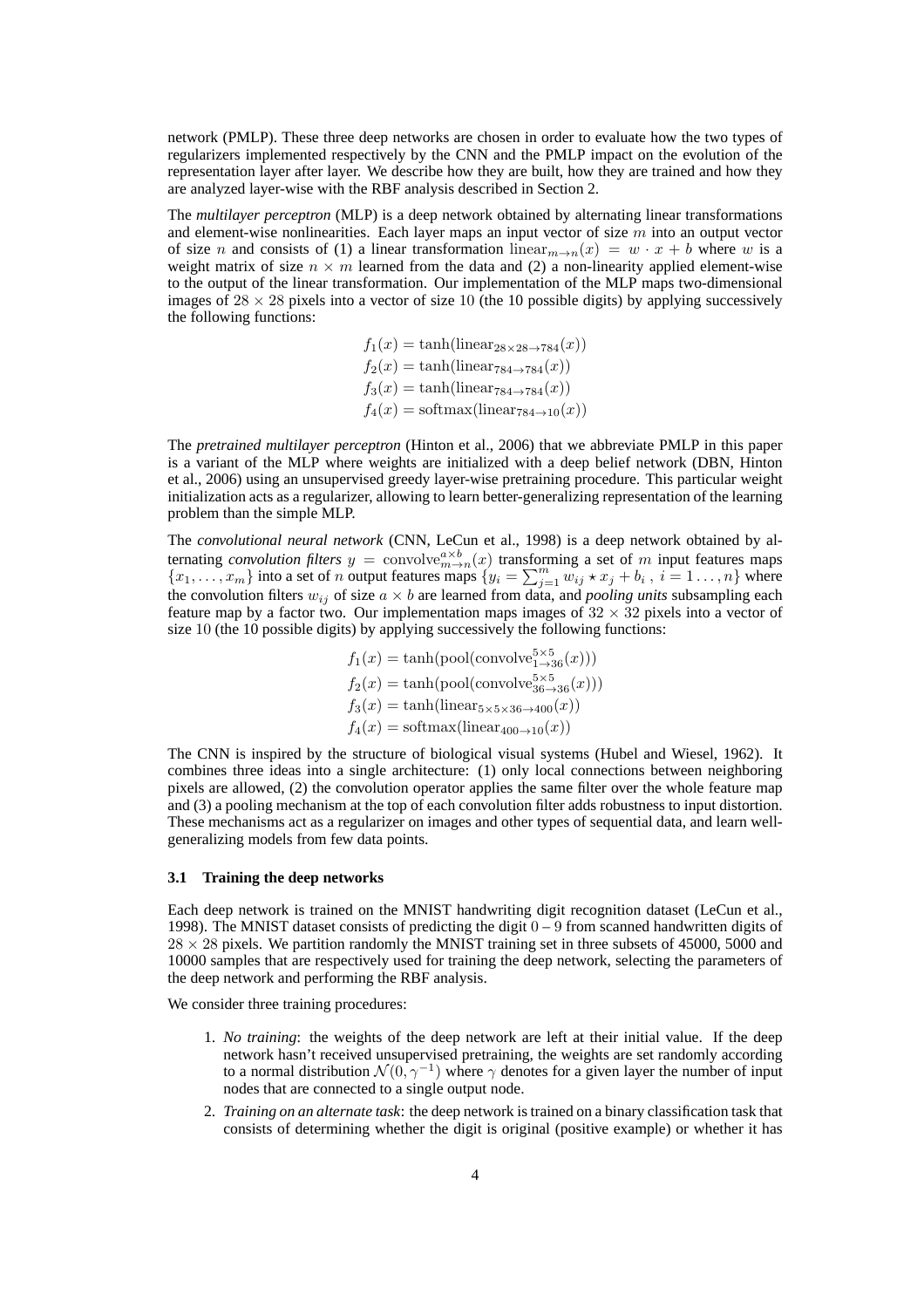been transformed by one of the 11 possible rotation/flip combinations that differs from the original (negative example). This problem has therefore 540000 labeled samples (45000 positives and 495000 negatives). The goal of training a deep network on an alternate task is to learn features on a problem where the number of labeled samples is abundant and then reuse these features to learn the target task that has typically few labels. In the alternate task described earlier, negative examples form a cloud around the manifold of positive examples and learning this manifold potentially allows the deep network to learn features that can be transfered to the digit recognition task.

3. *Training on the target task*: the deep network is trained on the digit recognition task using the 45000 labeled training samples.

These procedures are chosen in order to assess the forming of good representations in deep networks and to test the role of the structure of deep networks on different aspects of learning, such as the effectiveness of random projections, the transferability of features from one task to another and the generalization to new samples of the same distribution.

#### **3.2 Applying the RBF analysis to deep networks**

In this section, we explain how the RBF analysis described in Section 2 is applied to analyze layerwise the deep networks presented in Section 3.

Let  $f = f_L \circ \cdots \circ f_1$  be the trained deep network of depth L. Let D be the analysis dataset containing the 10000 samples of the MNIST dataset on which the deep network hasn't been trained. For each layer, we build a new dataset  $\mathcal{D}^{(l)}$  corresponding to the mapping of the original dataset  $\mathcal D$  to the l first layers of the deep network. Note that by definition, the index zero corresponds to the raw input data (mapped through zero layers):

$$
\mathcal{D}^{(l)} = \begin{cases} \mathcal{D} & l = 0, \\ \{(f_l \circ \cdots \circ f_1(x), t) \mid (x, t) \in \mathcal{D})\} & 1 \leq l \leq L. \end{cases}
$$

Then, for each dataset  $\mathcal{D}^{(0)}, \ldots, \mathcal{D}^{(L)}$  we perform the RBF analysis described in Section 2. We use  $n = 2500$  samples for computing the eigenvectors and the remaining 7500 samples to estimate the prediction error of the model. This analysis yields for each dataset  $\mathcal{D}^{(l)}$  the error as a function of the dimensionality of the model  $e(d)$ . A typical evolution of  $e(d)$  is depicted in Figure 1.

The goal of this analysis is to observe the evolution of  $e(d)$  layer after layer for the deep networks and training procedures presented in Section 3 and to test the two hypotheses formulated in Section 1 (the progressive emergence of good representations in deep networks and the role of the structure for postponing discrimination). The interest of using a local model to solve the learning problem is that the local models are blind with respect to possibly better representations that could be obtained in previous or subsequent layers. This local scoping property allows for fine isolation of the representations in the deep network. The need for local scoping also arises when "debugging" deep architectures. Sometimes, deep architectures perform reasonably well even when the first layers do something wrong. This analysis is therefore able to detect these "bugs".

The size  $n$  of the dataset is selected so that it is large enough to approximate well the asymptotic case ( $n \to \infty$ ) but also be small enough so that computing the eigendecomposition of the kernel matrix of size  $n \times n$  is fast. We choose a set of scale parameters for the RBF kernel corresponding to the 0.01, 0.05, 0.10, 0.25, 0.5, 0.75, 0.9, 0.95 and 0.99 quantiles of the distribution of distances between pairs of data points.

#### **4 Results**

Layer-wise evolution of the error  $e(d)$  is plotted in Figure 3 in the supervised training case. The layer-wise evolution of the error when  $d$  is fixed to 16 dimensions is plotted in Figure 4. Both figures capture the simultaneous reduction of error and dimensionality performed by the deep network when trained on the target task. In particular, they illustrate that in the last layers, a few number of dimensions is sufficient to build a good model of the target task.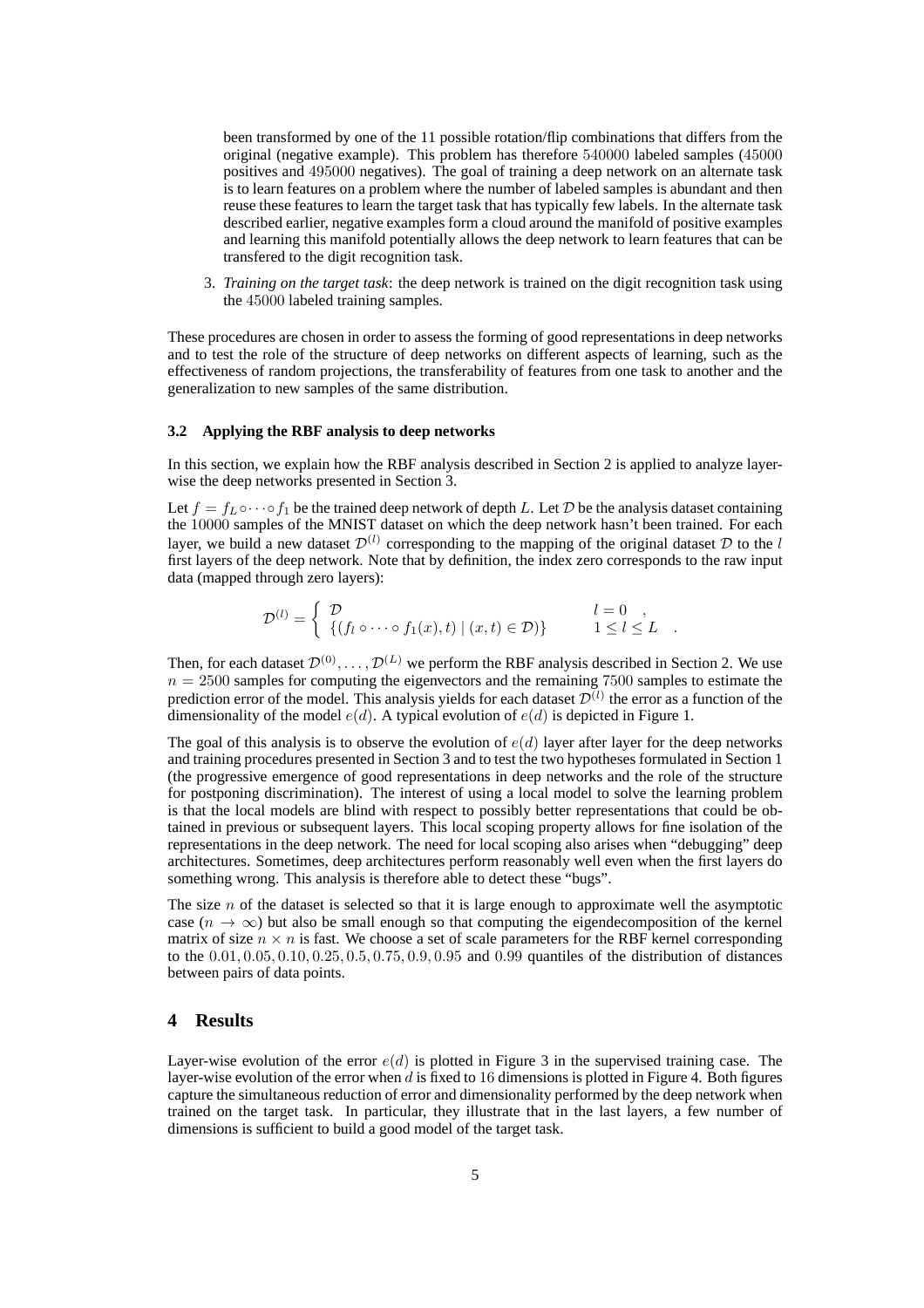

Figure 3: Layer-wise evolution of the error  $e(d)$  when the deep network has been trained on the target task. The solid line and the dotted line represent respectively the test error and the training error. As the data distribution is mapped through more and more layers, more accurate and lowerdimensional models of the learning problem can be obtained.

From these results, we first demonstrate some properties of deep networks trained on an "asymptotically" large number of samples. Then, we demonstrate the important role of structure in deep networks.

#### **4.1 Asymptotic properties of deep networks**

When the deep network is trained on the target task with an "asymptotically" large number of samples (45000 samples) compared to the number of dimensions of the local model, the deep network builds representations layer after layer in which a low number of dimensions can create more accurate models of the learning problem.

This asymptotic property of deep networks should not be thought of as a statistical superiority of deep networks over local models. Indeed, it is still possible that a higher-dimensional local model applied directly on the raw data performs as well as a local model applied at the output of the deep network. Instead, this asymptotic property has the following consequence:

Despite the internal complexity of deep networks a local interpretation of the representation is possible at each stage of the processing. This means that deep networks do not explode the original data distribution into a statistically intractable distribution before recombining everything at the output, but instead, apply controlled distortions and reductions of the input space that preserve the statistical tractability of the data distribution at every layer.

#### **4.2 Role of the structure of deep networks**

We can observe in Figure 4 (left) that even when the convolutional neural network (CNN) and the pretrained MLP (PMLP) have not received supervised training, the first layers slightly improve the representation with respect to the target task. On the other hand, the representation built by a simple MLP with random weights degrades layer after layer. This observation highlights the structural prior encoded by the CNN: by convolving the input with several random convolution filters and subsampling subsequent feature maps by a factor two, we obtain a random projection of the input data that outperforms the implicit projection performed by an RBF kernel in terms of task relevance. This observation closely relates to results obtained in (Ranzato et al., 2007; Jarrett et al., 2009) where it is observed that training the deep network while keeping random weights in the first layers still allows for good predictions by the subsequent layers. In the case of the PMLP, the successive layers progressively disentangle the factors of variation (Hinton and Salakhutdinov, 2006; Bengio, 2009) and simplify the learning problem.

We can observe in Figure 4 (middle) that the phenomenon is even clearer when the CNN and the PMLP are trained on an alternate task: they are able to create generic features in the first layers that transfer well to the target task. This observation suggests that the structure embedded in the CNN and the PMLP enforces a separation of concerns between the first layers that encode lowlevel features, for example, edge detectors, and the last layers that encode high-level task-specific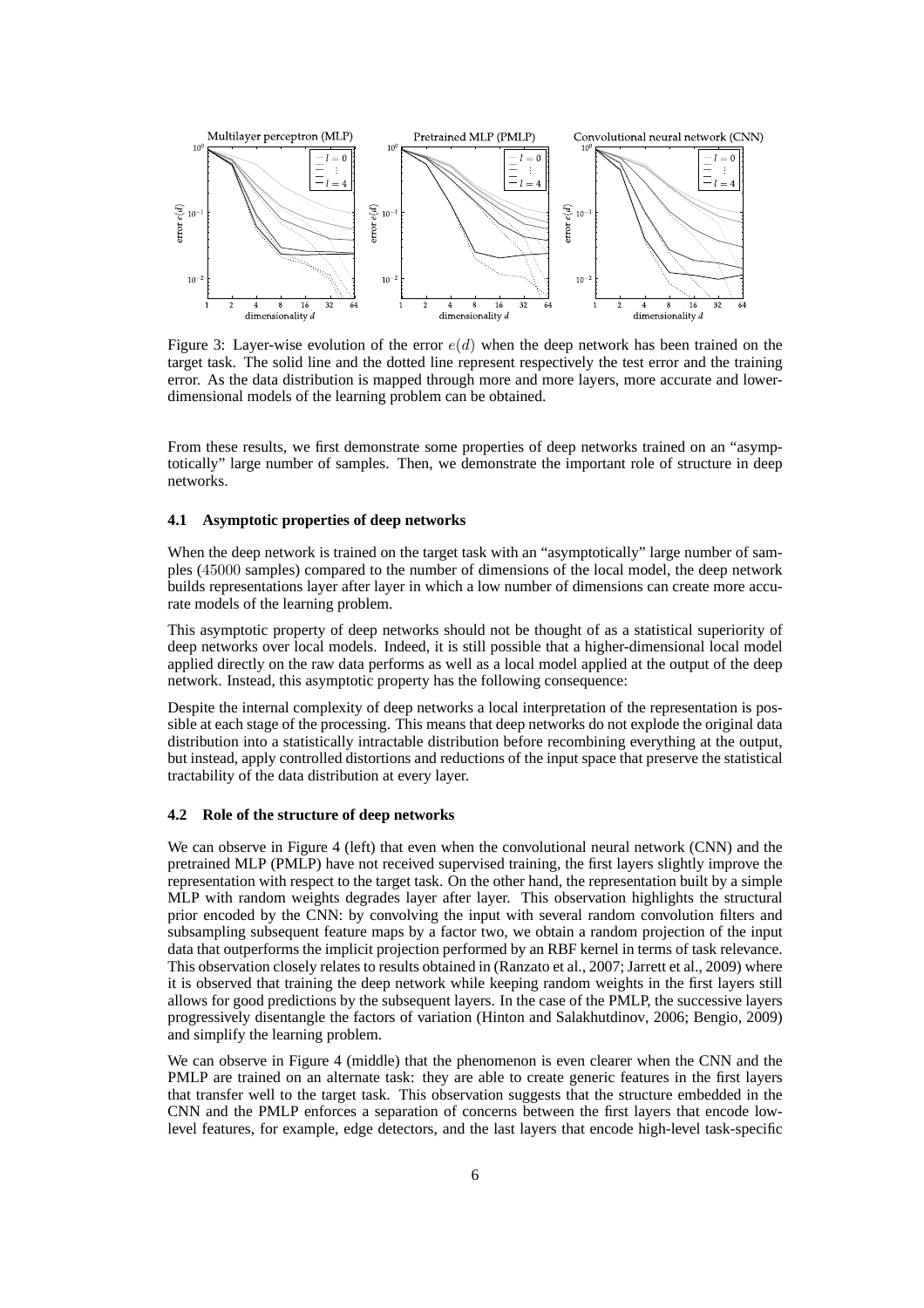

Figure 4: Evolution of the error  $e(d_o)$  as a function of the layer l when  $d_o$  has been fixed to 16 dimensions. The top and the bottom of the error bars represent respectively the test error and the training error of the local model.



Figure 5: Leading components of the weights (receptive fields) obtained in the first layer of each architecture. The filters learned by the CNN and the pretrained MLP are richer than the filters learned by the MLP. The first component of the MLP trained on the alternate task dominates all other components and prevents good transfer on the target task.

features. On the other hand, the standard MLP trained on the alternate task leads to a degradation of representations. This degradation is even higher than in the case of random weights, despite all the prior knowledge on pixel neighborhood contained implicitly in the alternate task.

Figure 5 shows that the MLP builds receptive fields that are spatially informative but dissimilar between the two tasks. The fact that receptive fields are different for each task indicates that the MLP tries to discriminate already in the first layers. The absence of a built-in separation of concerns between low-level and high-level feature extractors seems to be a reason for the inability to learn transferable features. It indicates that end-to-end transfer learning on unstructured learning machines is in general not appropriate and supports the recent success of transfer learning on restricted portions of the deep network (Collobert and Weston, 2008; Weston et al., 2008) or on structured deep networks (Mobahi et al., 2009).

When the deep networks are trained on the target task, the CNN and the PMLP solve the problem differently as the MLP. In Figure 4 (right), we can observe that the CNN and the PMLP tend to postpone the discrimination to the last layers while the MLP starts to discriminate already in the first layers. This result suggests that again, the structure contained in the CNN and the PMLP enforces a separation of concerns between the first layers encoding low-level generic features and the last layers encoding high-level task-specific features. This separation of concerns might explain the better generalization of the CNN and PMLP observed respectively in (LeCun et al., 1998; Hinton et al., 2006). It also rejoins the findings of Larochelle et al. (2009) showing that the pretraining of the PMLP must be unsupervised and not supervised in order to build well-generalizing representations.

## **5 Conclusion**

We present a layer-wise analysis of deep networks based on RBF kernels. This analysis estimates for each layer of the deep network the number of dimensions that is necessary in order to model well a learning problem based on the representation obtained at the output of this layer.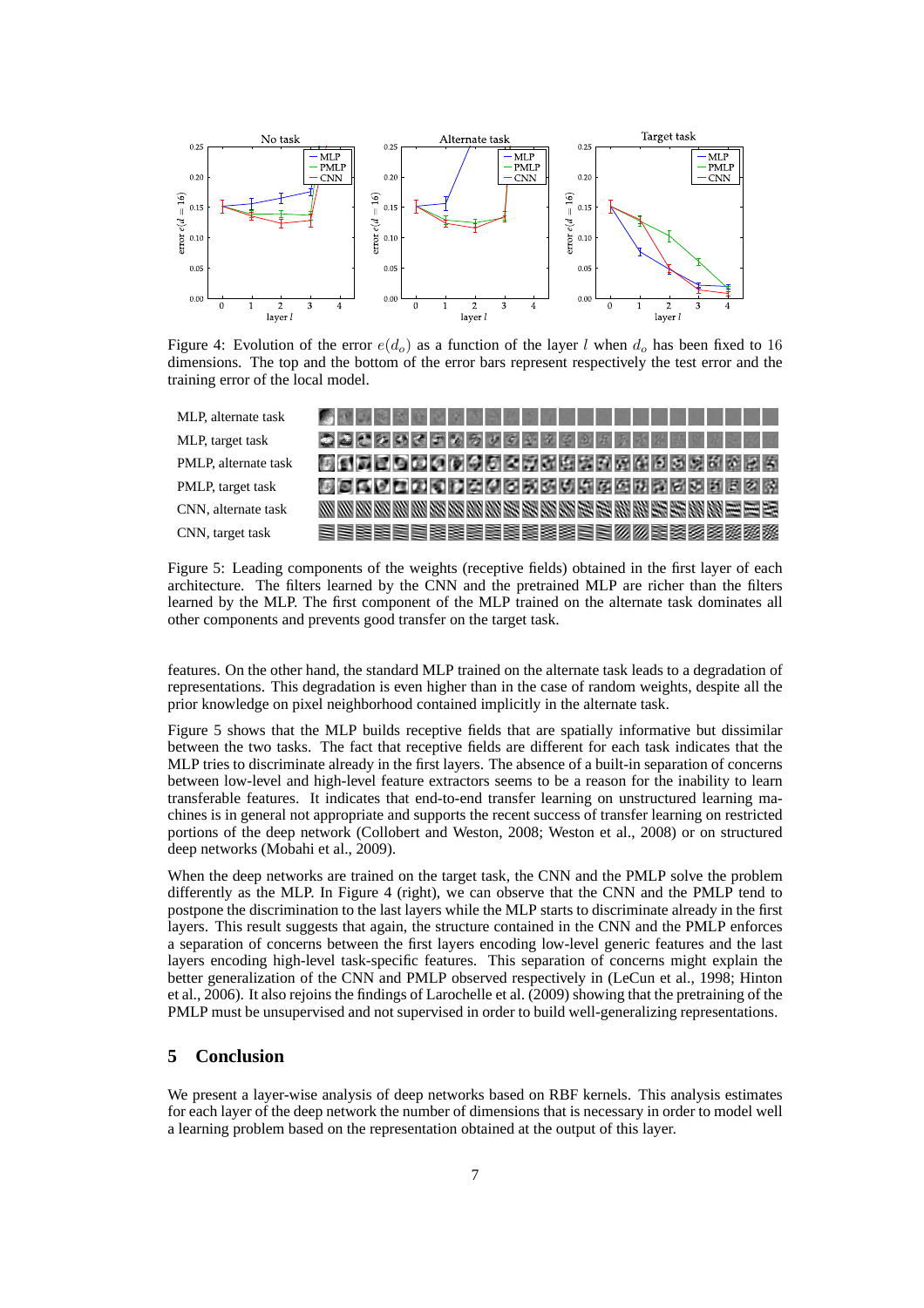We observe that a properly trained deep network creates representations layer after layer in which a more accurate and lower-dimensional local model of the learning problem can be built.

We also observe that despite a steady improvement of representations for each architecture of interest (the CNN, the MLP and the pretrained MLP), they do not solve the problem in the same way: the CNN and the pretrained MLP seem to separate concerns by building low-level generic features in the first layers and high-level task-specific features in the last layers while the MLP does not enforce this separation. This observation emphasizes the limitations of black box transfer learning and, more generally, of black box training of deep architectures.

### **References**

- Y. Bengio, P. Lamblin, D. Popovici, and H. Larochelle. Greedy layer-wise training of deep networks. In *Advances in Neural Information Processing Systems 19*, pages 153–160. MIT Press, 2007.
- Yoshua Bengio. Learning deep architectures for AI. *Foundations and Trends in Machine Learning*, 2(1):1–127, 2009.
- Mikio L. Braun. Accurate bounds for the eigenvalues of the kernel matrix. *Journal of Machine Learning Research*, 7:2303–2328, Nov 2006.
- Mikio L. Braun, Joachim Buhmann, and Klaus-Robert Muller. On relevant dimensions in kernel ¨ feature spaces. *Journal of Machine Learning Research*, 9:1875–1908, Aug 2008.
- R. Collobert and J. Weston. A unified architecture for natural language processing: Deep neural networks with multitask learning. In *International Conference on Machine Learning, ICML*, 2008.
- Dumitru Erhan, Yoshua Bengio, Aaron C. Courville, Pierre-Antoine Manzagol, Pascal Vincent, and Samy Bengio. Why does unsupervised pre-training help deep learning? *Journal of Machine Learning Research*, 11:625–660, 2010.
- Ian Goodfellow, Quoc Le, Andrew Saxe, and Andrew Y. Ng. Measuring invariances in deep networks. In *Advances in Neural Information Processing Systems 22*, pages 646–654, 2009.
- G. E. Hinton and R. R. Salakhutdinov. Reducing the dimensionality of data with neural networks. *Science*, 313(5786):504–507, July 2006.
- Geoffrey E. Hinton, Simon Osindero, and Yee-Whye Teh. A fast learning algorithm for deep belief nets. *Neural Comput.*, 18(7):1527–1554, 2006.
- D. H. Hubel and T. N. Wiesel. Receptive fields, binocular interaction and functional architecture in the cat's visual cortex. *The Journal of physiology*, 160:106–154, January 1962.
- Kevin Jarrett, Koray Kavukcuoglu, Marc'Aurelio Ranzato, and Yann LeCun. What is the best multistage architecture for object recognition? In *Proc. International Conference on Computer Vision (ICCV'09)*. IEEE, 2009.
- Hugo Larochelle, Yoshua Bengio, Jérôme Louradour, and Pascal Lamblin. Exploring strategies for training deep neural networks. *J. Mach. Learn. Res.*, 10:1–40, 2009. ISSN 1532-4435.
- Y. LeCun, L. Bottou, Y. Bengio, and P. Haffner. Gradient-based learning applied to document recognition. *Proceedings of the IEEE*, 86(1):2278–2324, November 1998.
- Hossein Mobahi, Ronan Collobert, and Jason Weston. Deep learning from temporal coherence in video. In Léon Bottou and Michael Littman, editors, Proceedings of the 26th International *Conference on Machine Learning*, pages 737–744, Montreal, June 2009. Omnipress.
- Noboru Murata, Shuji Yoshizawa, and Shun ichi Amari. Network information criterion determining the number of hidden units for an artificial neural network model. *IEEE Transactions on Neural Networks*, 5:865–872, 1994.
- Genevieve B. Orr and Klaus-Robert Müller, editors. Neural Networks: Tricks of the Trade, this book *is an outgrowth of a 1996 NIPS workshop*, volume 1524 of *Lecture Notes in Computer Science*, 1998. Springer.
- M. A. Ranzato, Fu J. Huang, Y. L. Boureau, and Y. LeCun. Unsupervised learning of invariant feature hierarchies with applications to object recognition. In *Computer Vision and Pattern Recognition, 2007. CVPR '07. IEEE Conference on*, pages 1–8, 2007.